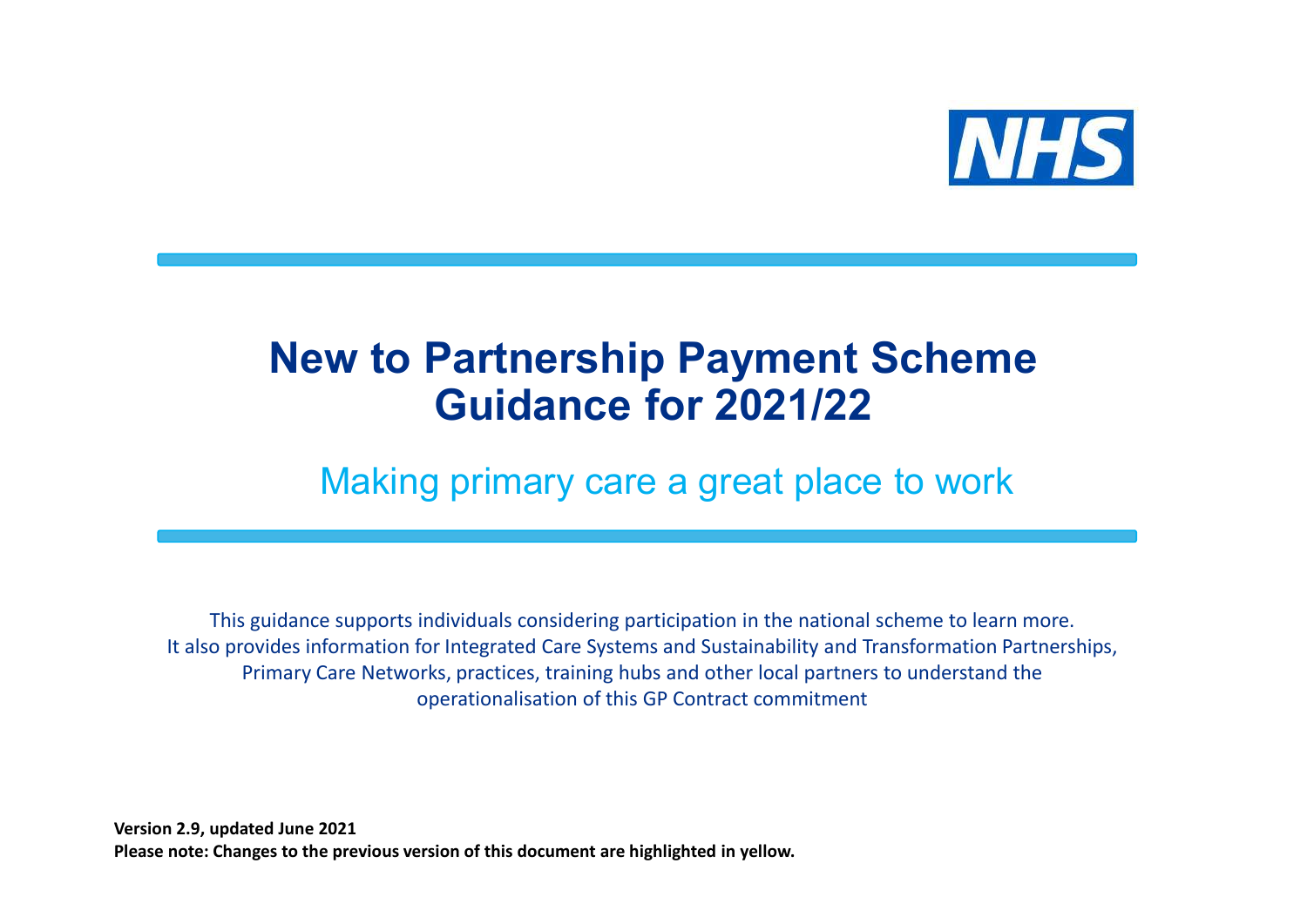## New to Partnership Payment Scheme outline 1/2 MHS



1

#### Purpose of guidance

This guidance document sets out the principles and process relating to the newly-established 'New to Partnership Payment' Scheme. It should be read alongside the supporting S96 contract. The scheme will be open to applications from July 2020. NHSEI will keep all aspects of the scheme under review through discussion with the BMA, and reserve the right to amend, pause or stop the scheme at any time

#### What is the scheme?

- The New to Partnership Payment Scheme is a commitment made in the 'Update to the GP Contract Agreement 2020/21-2023/24'
- health care professionals to become practice partners\* (or legal equivalent) through creating a learning fund to develop skills, coupled with a financial payment
- The overarching aim is to grow the number of partners, stabilising the partnership model and helping to increase clinicians' participation levels so that primary care and the patients it serves have access to the workforce they need with the BMA, and reserve the right to amend, pause or stop the<br>
and the scheme at any time<br>
The New to Partnership Payment Scheme is a commitment made in<br>
the SP Contract Agreement 2020/21-2023/24'<br>
the SP Contract Agreem

### Who is it for?

- Applicants are invited from a limited list of registered health care professional roles working in general practice delivering GMS, PMS
- From 1 March 2021 the scheme has been expanded to include Where the participant either increases or decreases their how<br>leaves the partnership altogether the sum will be adjusted beather and physician Associates in t Physician Associates in the list of eligible health care professionals
- The individual needs to have successfully gained a fair-shares, legally-liable partnership position after 31 March 2020, and cannot have been a partner previously in England
- The scheme can be applied-to by those who are recent returners to their profession having been through an Induction and Refreshers Scheme (or similar); as well as international recruits (in both instances they must meet the other criteria) 1. A training fund of up to £3,000 to support early participants,<br>
1. The scheme can be applied-to by those who are recent returners to<br>
their profession having been through an Induction and Refreshers<br>
Scheme (or similar)
- Participants must be ready to commit to at least five years of partnership, and to delivering a minimum of two clinical sessions\*\* per week throughout a five year term

### What will participants receive?

Successful applicants are able to access two benefits of the programme:

- development • It is a nationally managed scheme aimed at supporting registered  $\|1.$  A training fund of up to £3,000 to support early partnership skills
	- Participants select the training they assess they need
	- Funding of up to £3,000 is available to all eligible participants, regardless of FTE

### 2. A sum of £20,000 (for a FTE role\*\*\*, pro-rata) to support establishment as a new partner

- Those working less than full time can apply to the scheme, with the sum calculated on a pro-rata basis
- Payment for successful GMS and PMS participants will be made in one lump sum Payment for successful APMS participants will be calculated and paid in line with the length of the APMS contract, which must have a minimum of two years remaining What will participants receive?<br>
Successful applicants are able to access two benefits of the<br>
programe:<br>
1. A training fund of up to £3,000 to support early partnership skills<br>
development<br>
• Participants select the trai uccessful applicants are able to access two benefits of the<br>rogramme:<br>**A training fund of up to £3,000 to support early partnership skills**<br>development<br>Participants select the training they assess they need<br>Funding of up t
- proportional to the hours and years worked, subject to a cap Pharmacists, Physiotherapists (see 'Eligibility' slide 4)<br>From 1 March 2021 the scheme has been expanded to include **Converted Water of the participant** either increases or decreases their hours – or
	- Sum is supported by a further 20% contribution towards tax and National Insurance payments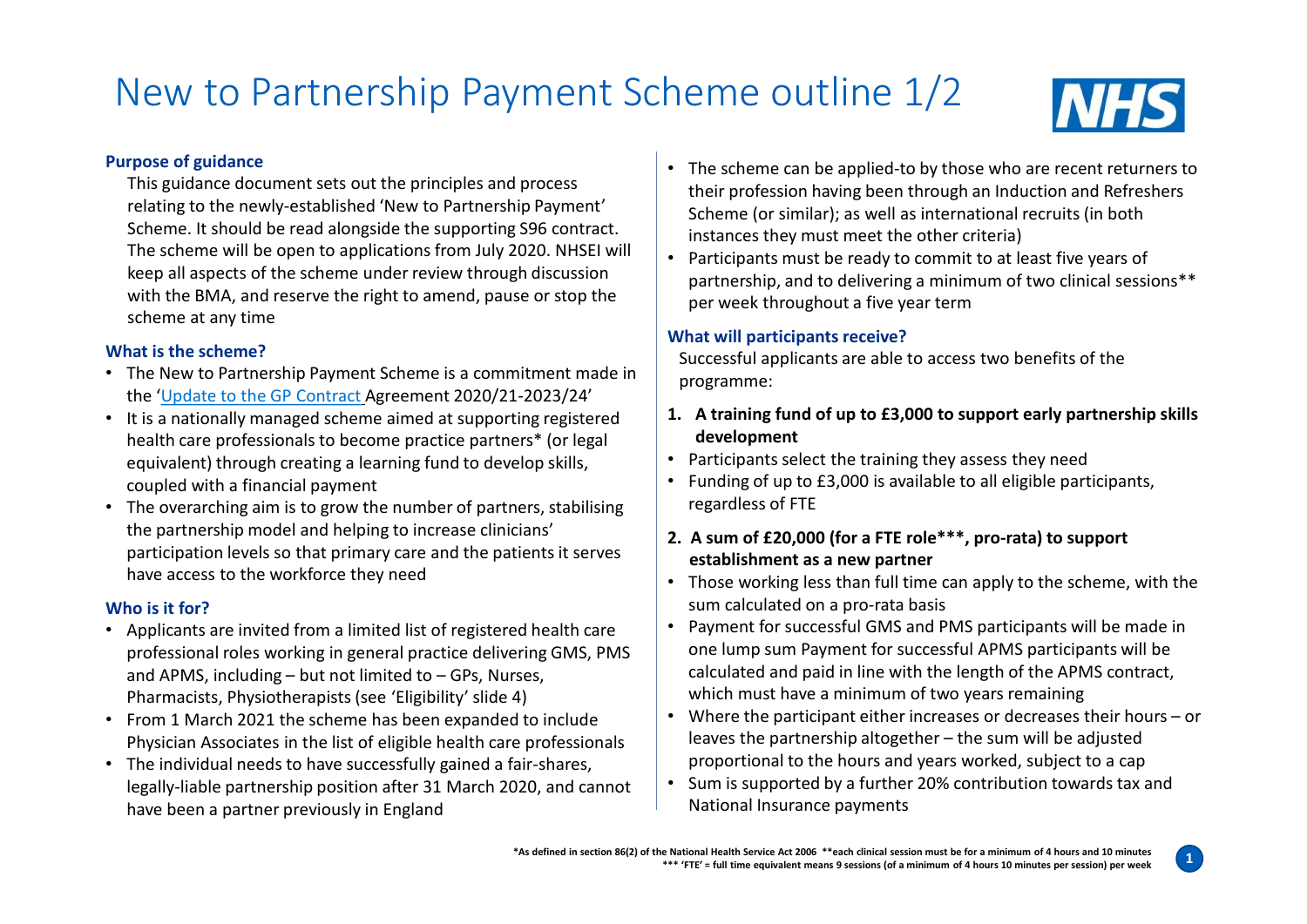### Scheme outline 2/2



#### Funding

- Funding is held by NHSEI, and is accessed by successful application to the scheme
- Payment is made to the primary medical services provider which holds the contract with NHSE and in which the individual becomes a partner. The practice is obliged to pass the payment in full to the programme participant. This arrangement will be governed by the S96 agreement
- The £20,000 (pro-rata) sum is supported by a further 20% contribution to tax and National Insurance payments
- Successful scheme participants have access to up to £3,000 which will be reimbursed to support training needs undertaken in year one with the contract of the contract of the contract of the contract of the contract of the contract of the contract of the contract of the contract of the contract of the contract of the contract of the contract of the c
- %6 agreement<br>
\* (a be estimated of a supplementary information or<br>
"contribution to tax and National Insurance payments<br>
successful schemes and injury benefits<br>
will be reimbursed to support training needs undertaken in y • As per section 5 of the NHS Pension schemes and injury benefits (amendment) regulations 2021, the grant of up to £20,000.00 and business training allowance of up to £3,000.00 is nonsuperannuable income meaning it is not subject to NHS Pension Scheme employee and employer contributions

### Going forward

- Due to the operational demands of responding to the COVID-19 pandemic, the application process was deferred to July 2020. The scheme will consider applications from individuals who accepted a partnership role on or after 1 April 2020
- It is anticipated the scheme will run for two years minimum from 1 April 2020, and is expected to evolve, with any changes to the scheme communicated via supplementary information or a refreshed guidance document

#### How do I apply?

- Applicants should ensure they meet the eligibility criteria for the scheme
- It is recommended applicants seek personal financial advice prior to application
- supportive evidence
- The Practice Manager from the supporting practice will be required to create a separate profile on the portal to support the application, profiles will be linked through the practice ODS code
- Applications will be managed by a CSU, and where individuals meet the criteria and the scheme remains open, they should expect their application to be approved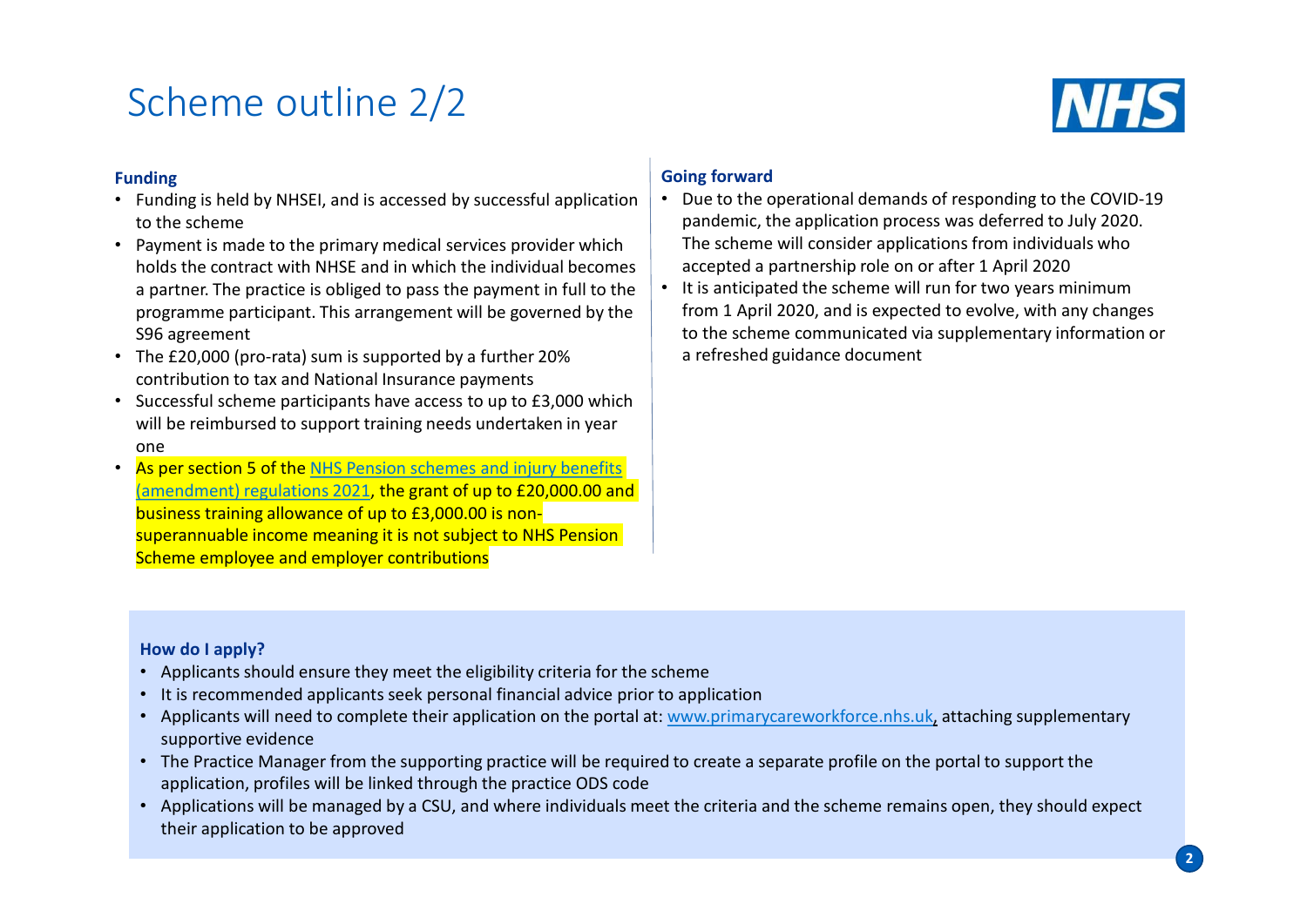### Introduction to the scheme

NHS England and NHS Improvement are pleased to have this opportunity to support our general practice colleagues through the introduction of the New to Partnership Payment Scheme, first announced as part of the series of interlocking recruitment and retention initiatives outlined in the 'Update to the GP Contract agreement 2020/21 -2023/24' agreed with GPC England in February 2020.

This scheme seeks to support our general practice health care professionals to become partners within a practice through supplying a training allowance to grow necessary partnership skills, coupled with a financial payment. In return, participants commit to holding an equity-shares partnership for five years, and to delivering a minimum of two clinical sessions per week in their general practice setting throughout. Ultimately this initiative should support the achievement of increasing clinical participation levels.

The scheme invites applications from a wide range of health care professionals who are delivering patient care in general practice and who fulfil the criteria to be partners. Applications are also welcomed from those who work less than full time, are returners or vears from 1 April 2020 – in line with the NHS financial years international recruits, where those individuals meet the eligibility criteria, including that they have not been a partner before in England. Note a manufact perspective that means the New to Partnership Payinoling an equity-shares partnership for five years, and to delivering<br>
including an equity-shares partnership for five years, and to delivering<br>
to the sche

Where applicants work less than full time, their payment will be calculated on a pro-rata basis, and they must work two clinical sessions per week as a minimum.



Participants have an obligation to keep the programme updated with their personal details and individual work arrangements to ensure they are in receipt of the appropriate financial sum, which will be managed through an annual reconciliation process.

Supplementary to the overall sum, the scheme supports personal development through the creation of a training allowance of up to £3,000 per individual, which the participant can utilise for the training required to support them in their early partnership journey.

Along with other commitments in the Update to the GP Contract document, the New to Partnership Payment Scheme has been considered in the light of COVID-19. This means that applications to the scheme were accepted from 1 July 2020. The original commitment will be honoured so that those clinicians who meet the criteria and accept/ accepted a partnership position on or after 1 April 2020 are eligible to apply to the scheme on a retrospective basis. ensure they are interestion of the apply phrace minimals and the subsplementary of the paralged through an annual reconciliation process.<br>Supplementary to the overall sum, the scheme supports<br>personal development through t

It is anticipated the scheme will be open to new entrants for two 2020/21 and 2021/22. Early applications are encouraged. Applications from eligible individuals should be made via completion of the online application and the supply of evidence, which will then be assessed. Where the applicant is successful NHSEI will make payment to their partnership practice, who will then be required to release the money in a timely manner.

"From 1 April 2020, new partners will benefit from £3,000 of business training allowance and a guaranteed one-off payment of £20,000 for a full-time GP (calculated on a 37.5 hours a week basis) to support their establishment as a partner. Initially a loan, we envisage that it will automatically convert to a permanent payment after an expected minimum number of years (for example five) as a partner."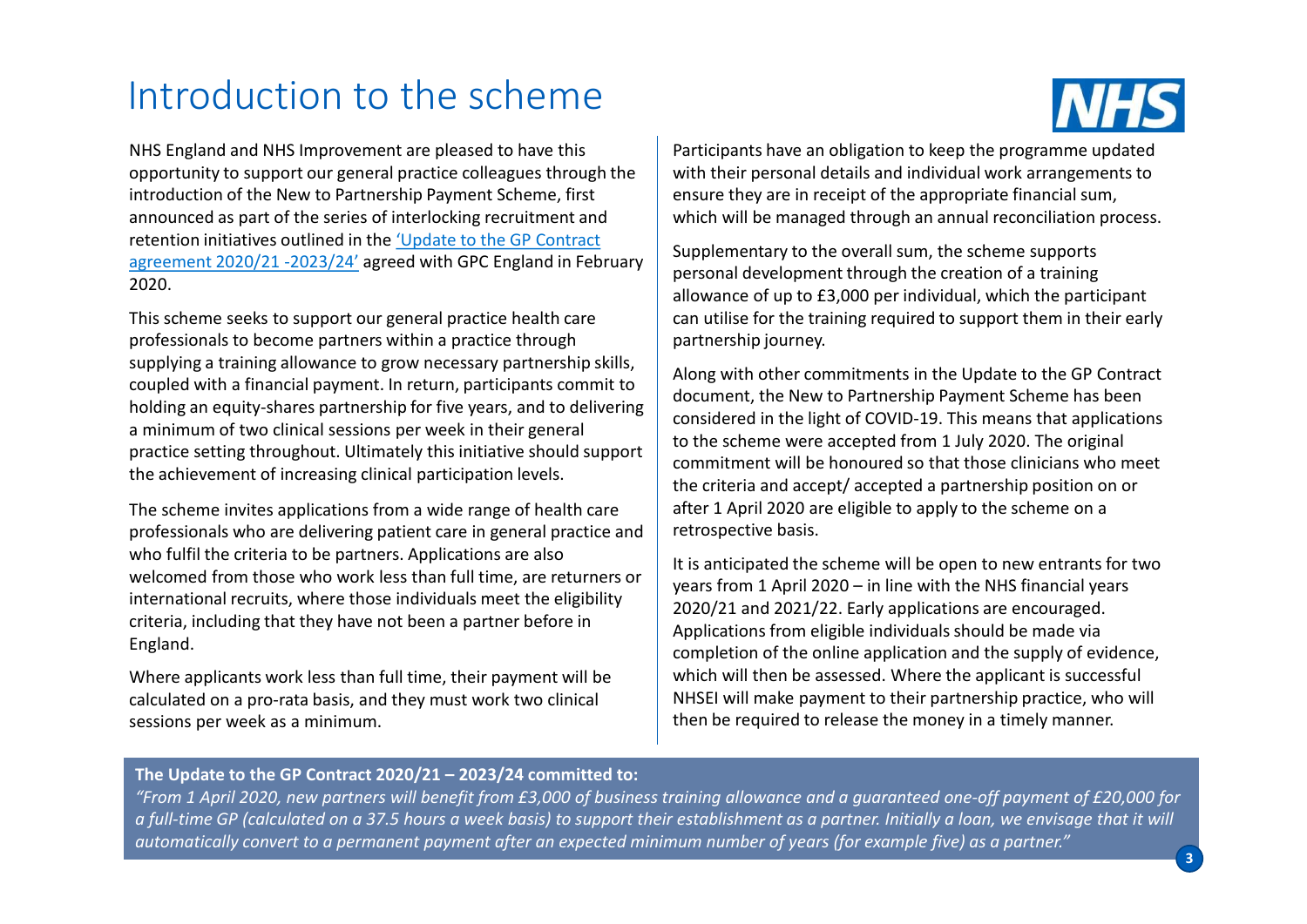## Participant eligibility criteria

Eligible role: Applications to the scheme are welcomed from a wide range of health care professional roles who are delivering clinical care to patients. This slide outlines the cohort of clinicians who are eligible to make an application to the scheme.

- Applications are invited from individuals who are eligible to become partners as set out at s86(2) of the NHS Act 2006, working in general Participant eligibility criteria<br>pplications to the scheme are welcomed from a wide range of health care professional roles who are delivering clinical<br>gible role:<br>gible role:<br>Applications are invited from individuals who contract. From 1 March 2021 applications are welcomed from Physician Associates who are on the Physician Associate Voluntary Register, registration with their professional body will be required at a later date once this is in place **Participant eligiblity criteria**<br> **Applications to the scheme are welcomed from a wide range of health care professional roles who are delivering dinical<br>
care to paplications are limited to rule to choose the constraint**
- The eligible list of professionals who can apply to the scheme therefore is: General Practitioner, Nurse (including ANP), Pharmacist, Pharmacy Technician, Physiotherapist, Paramedic, Midwife, Dietitian, Podiatrist, Occupational Therapist, Mental Health Practitioner, Physician Associate
- The role of 'Partner' (or equivalent) must meet the description as in the Partnership Act of 1890, meaning participants to this scheme cannot be employed on a salaried basis, and individuals must have an equity share partnership arrangement in place
- eligibility criteria but providing services under primary medical services contracts and where the applicant can provide evidence of the broad comparability to NHSEI

### Other eligibility criteria:

- The Applicant must have commenced in an equity share partnership on or after 1 April 2020 and before the scheme closes. Applications can be made on a retrospective basis up to six months after the commencement date of the partnership role. A legally-liable, equity share partnership agreement should be in place from the commencement date where possible <p>\nOther eligibility criteria: The Applications of the model is not always more than the own performance of the model is made on a retrospective basis up to six months after the commercial date of the patterns in the model is not a reference method. The mathematical method is the paper in the commercial rate, the performance of the data is not a single number of the data is not a single number of the data is not a single number of the data is not a single number of the data is not a single number of the data is not a single number of the data is not a single number of the data is not a single number of the data is not a single number of the data is not a single number of the data is not a single number of the data is not a single number of the data is not a single number of the data is not a single number of the data is not a single number of the data is not a single number of the data is not a single number of the data is not a single number of the data is not a single number of the data is not a
- Participants commit to holding a partnership role for five years
- The sum will be paid in alignment with the length of contract, which must have a minimum of two years remaining
- Applicants must not have been a partner previously in England
- The applicant cannot be employed on a salaried basis within the same practice
- Participants must deliver a minimum of two clinical sessions per week (4hr 10 mins each) in their general practice partnership setting (other than when on leave or absent due to sickness) for the five year duration
- In joining the scheme the participant agrees to join an annual eligibility check and reconciliation process
- Individuals can only participate in the scheme once

### Contractual basis:

Where individuals meet the full eligibility criteria they may also be:

- Health care professionals who are returners to the profession e.g. may have participated in an 'Induction and Returners' scheme
- International recruits
- clinical sessions per week in general practice, and with the financial sum calculated on a pro-rata basis

### Extended absence:

In the two specific instances of

- 1. paternity/ maternity/ parental/ adoption leave
- 2. long term sickness

where the participant maintains their partnership for this period they may continue their time and payment from the scheme

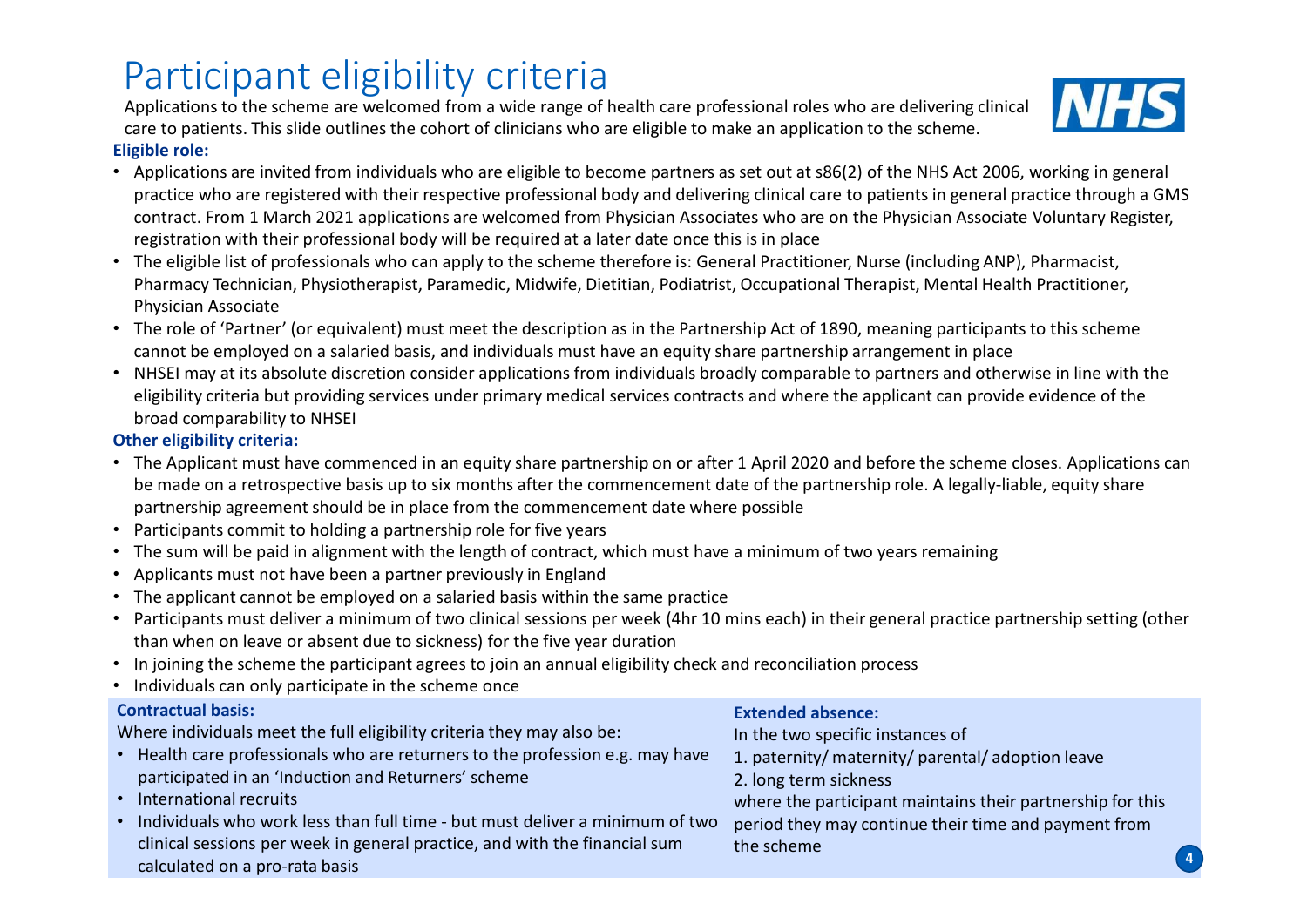### Financial scenarios



The total overall sum allocated is based on FTE (see Diagram 1), with a full time participant (9 sessions of a minimum of 4 hours 10 minutes repay the proportion of the sum set out below, to a weighted scale (see Diagram 2).

Financial scenarios<br>The total overall sum allocated is based on FTE (see **Diagram 1**), with a full time participant (9 sessions of a minimum of 4 hours 10 minutes<br>per session) able to apply for the maximum amount of £20,00 The sum will be paid in alignment with contract length (which must be a minimum of two years), with the option to gain an additional payment from this scheme should a contract of less than five years term, be renewed. For example, where there is a partnership to deliver an APMS contract with two years remaining, the maximum an FTE partner could apply for in the first instance is £8,000 (+20%). A further payment could be made after two years in the instance the contract is renewed, up to a maximum of five years in total.

| Prospective applicants should be aware that whilst a sum of up to £20,000 (pro-rata) will be made, individuals will see a smaller value in<br>their 'take home sum' because it will be subject to the usual tax and NI deductions. The scheme has sought to mitigate this in part through<br>by providing an additional 20% contribution. Payments will be made by NHSEI to the practice who will then transfer to the individual. As<br>per section 5 of the NHS Pension schemes and injury benefits (amendment) regulations 2021, the grant of up to £20,000.00 and business<br>training allowance of up to £3,000.00 is non-superannuable income meaning it is not subject to NHS Pension Scheme employee and<br>employer contributions<br>Calculations for new partners should be considered on an individual basis as each individual will have a different personal circumstance.<br>Diagram 3 demonstrate scenarios which may be helpful to individuals in calculating the sum they might expect to receive upon successful<br>application to the scheme. These figures are illustrative only, and further supported by a 'Ready Reckoner' on FutureNHS, but all prospective<br>participants should take their own personal financial advice before applying to the scheme. Where there is an increase or decrease in hours<br>worked during the five year term of the arrangements, there may be a full or partial clawback of funding or an additional payment (subject to<br>a cap) which will be identified through an annual reconciliation process.<br><b>Diagram 1: Total overall sum</b><br>Diagram 3: Estimated 'take home' amounts<br><b>Diagram 2: Repayment scale</b><br>FTE.<br><b>Participant ceases</b><br>Percentage<br>FTE Sum value On-costs Total payment<br><b>1.0 FTE</b><br>equivalent<br>being a partner after<br>to repay |                |
|----------------------------------------------------------------------------------------------------------------------------------------------------------------------------------------------------------------------------------------------------------------------------------------------------------------------------------------------------------------------------------------------------------------------------------------------------------------------------------------------------------------------------------------------------------------------------------------------------------------------------------------------------------------------------------------------------------------------------------------------------------------------------------------------------------------------------------------------------------------------------------------------------------------------------------------------------------------------------------------------------------------------------------------------------------------------------------------------------------------------------------------------------------------------------------------------------------------------------------------------------------------------------------------------------------------------------------------------------------------------------------------------------------------------------------------------------------------------------------------------------------------------------------------------------------------------------------------------------------------------------------------------------------------------------------------------------------------------------------------------------------------------------------------------------------------------------------------------------------|----------------|
|                                                                                                                                                                                                                                                                                                                                                                                                                                                                                                                                                                                                                                                                                                                                                                                                                                                                                                                                                                                                                                                                                                                                                                                                                                                                                                                                                                                                                                                                                                                                                                                                                                                                                                                                                                                                                                                          |                |
|                                                                                                                                                                                                                                                                                                                                                                                                                                                                                                                                                                                                                                                                                                                                                                                                                                                                                                                                                                                                                                                                                                                                                                                                                                                                                                                                                                                                                                                                                                                                                                                                                                                                                                                                                                                                                                                          |                |
|                                                                                                                                                                                                                                                                                                                                                                                                                                                                                                                                                                                                                                                                                                                                                                                                                                                                                                                                                                                                                                                                                                                                                                                                                                                                                                                                                                                                                                                                                                                                                                                                                                                                                                                                                                                                                                                          | <b>0.5 FTE</b> |
| earnings<br>100%<br>7,200 Under a year<br>0.3<br>6,000<br>1,200                                                                                                                                                                                                                                                                                                                                                                                                                                                                                                                                                                                                                                                                                                                                                                                                                                                                                                                                                                                                                                                                                                                                                                                                                                                                                                                                                                                                                                                                                                                                                                                                                                                                                                                                                                                          |                |
| £50,000<br>£18,720<br>80%<br>1,600<br>9,600 1 to 2 years<br>8,000<br>0.4                                                                                                                                                                                                                                                                                                                                                                                                                                                                                                                                                                                                                                                                                                                                                                                                                                                                                                                                                                                                                                                                                                                                                                                                                                                                                                                                                                                                                                                                                                                                                                                                                                                                                                                                                                                 | £9,360         |
| 0.5<br>2,000<br>12,000 2 to 3 years<br>60%<br>10,000<br>£75,000<br>£13,920                                                                                                                                                                                                                                                                                                                                                                                                                                                                                                                                                                                                                                                                                                                                                                                                                                                                                                                                                                                                                                                                                                                                                                                                                                                                                                                                                                                                                                                                                                                                                                                                                                                                                                                                                                               | £9,360         |
| 40%<br>0.6<br>2,400<br>14,400 3 to 4 years<br>12,000<br>£100,000<br>£13,920                                                                                                                                                                                                                                                                                                                                                                                                                                                                                                                                                                                                                                                                                                                                                                                                                                                                                                                                                                                                                                                                                                                                                                                                                                                                                                                                                                                                                                                                                                                                                                                                                                                                                                                                                                              | £9,360         |
| 2,800<br>0.7<br>14,000<br>16,800 4 to 5 years<br>20%<br>3,200<br>0.8<br>16,000<br>18,200                                                                                                                                                                                                                                                                                                                                                                                                                                                                                                                                                                                                                                                                                                                                                                                                                                                                                                                                                                                                                                                                                                                                                                                                                                                                                                                                                                                                                                                                                                                                                                                                                                                                                                                                                                 |                |
| 5 years and over<br>0%<br>0.9<br>3,600<br>21,600<br>18,000                                                                                                                                                                                                                                                                                                                                                                                                                                                                                                                                                                                                                                                                                                                                                                                                                                                                                                                                                                                                                                                                                                                                                                                                                                                                                                                                                                                                                                                                                                                                                                                                                                                                                                                                                                                               |                |
| Prospective participants may note there is portability of the scheme, allowing<br>1.0<br>20,000<br>4,000<br>24,000<br>you to move your partnership to another practice within the five year term                                                                                                                                                                                                                                                                                                                                                                                                                                                                                                                                                                                                                                                                                                                                                                                                                                                                                                                                                                                                                                                                                                                                                                                                                                                                                                                                                                                                                                                                                                                                                                                                                                                         |                |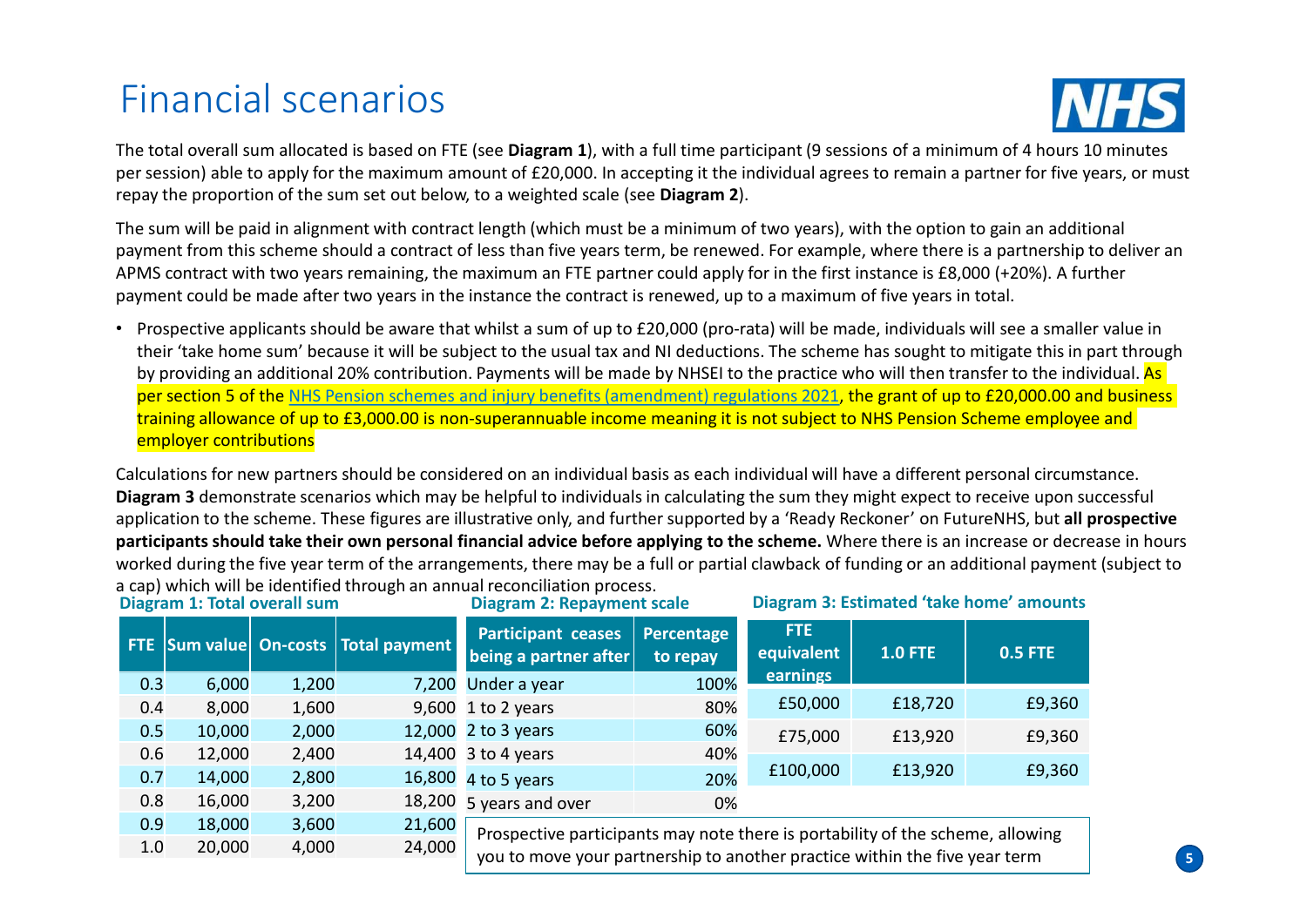## Outline application and contracting process and  $\overline{\text{MBS}}$

This slide summarises the outline application process. Additionally, this process is summarised in diagram form on the following page.



### 0. Pre-application

- Prior to application to the scheme, individuals should ensure that a) they meet all of the criteria detailed in the Participant Eligibility section of the this guidance; b) they have a signed partnership agreement in place with their practice; c) they have taken personal financial advice
- The partnership should have satisfied itself that the New Partner is eligible to become a partner in accordance with s86(2) of the National Health Service Act 2006

### 1. Application

- Health care professionals wishing to participate in this programme are required to complete a New to Partnership Payment application
- Applications will be managed by a CSU via an online portal
- The online application will be completed by the individual applicant, and supported by the practice that they hold their partnership with
- **Cultime application and contracting process**<br>
This slide summarises the outline application process. Additionally, this process is summarised in diagram form on the<br>
D. Pre-application<br>
Prior to application to the scheme, to provide a copy of their signed Partnership Agreement, a letter on headed practice paper confirming equity share is an acceptable alternative. Where the applicant is from an APMS partnership, a copy of the contract must be shared to demonstrate contract length or the musgousness, of were resigned interesting agreement in place two conners partner in accordance with s86(2) of the National<br>
• The partnership should have satisfied itself that the New Partner is eligible to become a

#### 2. Assessment

• The application will be assessed to ensure eligibility for the scheme

#### 3. Outcome

- Supported applications will trigger development of a S96 contract specific to the individual and their practice which should be signed and returned within one calendar month of receipt
- either how to update the application appropriately, or how to appeal the decision by writing to the Primary Care Workforce Team by email

### 4. Financial release

- As soon as reasonably possible following receipt of the signed S96 contract, funding will be released to the practice
- A welcome letter will be sent to the participant reminding them of expectations and how they inform the scheme of any changes. This will also share detail of accessing the training funding
- The practice must release the funding to the individual in a timely way, within 28 calendar days of receipt by the practice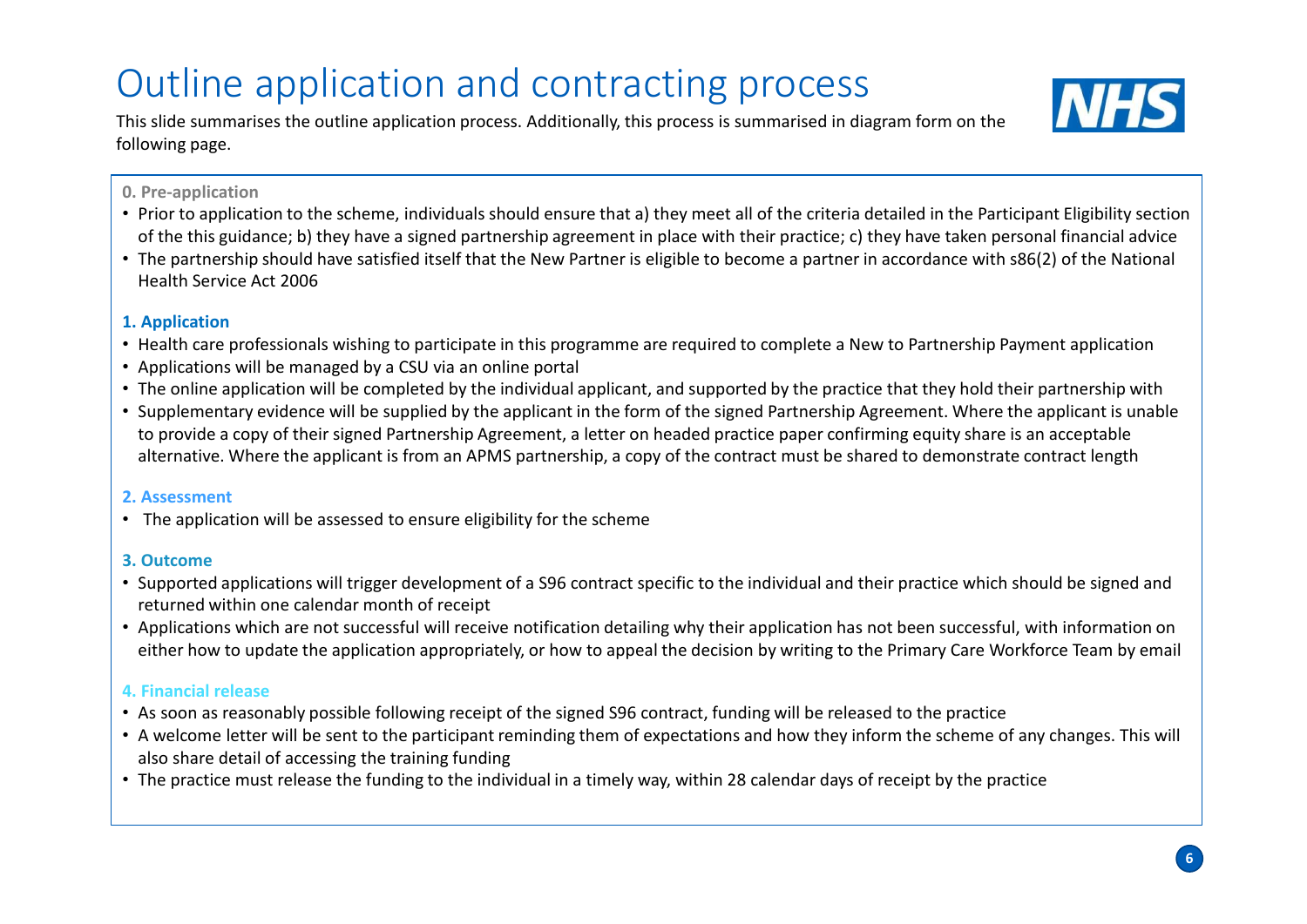# Outline application and contracting process<br>Applications will be managed via an online portal. The portal is intended to allow all parties to have sight of application

Applications will be managed via an online portal. The portal is intended to allow all parties to have sight of application progress at any one time, and means everything is handled digitally where possible.



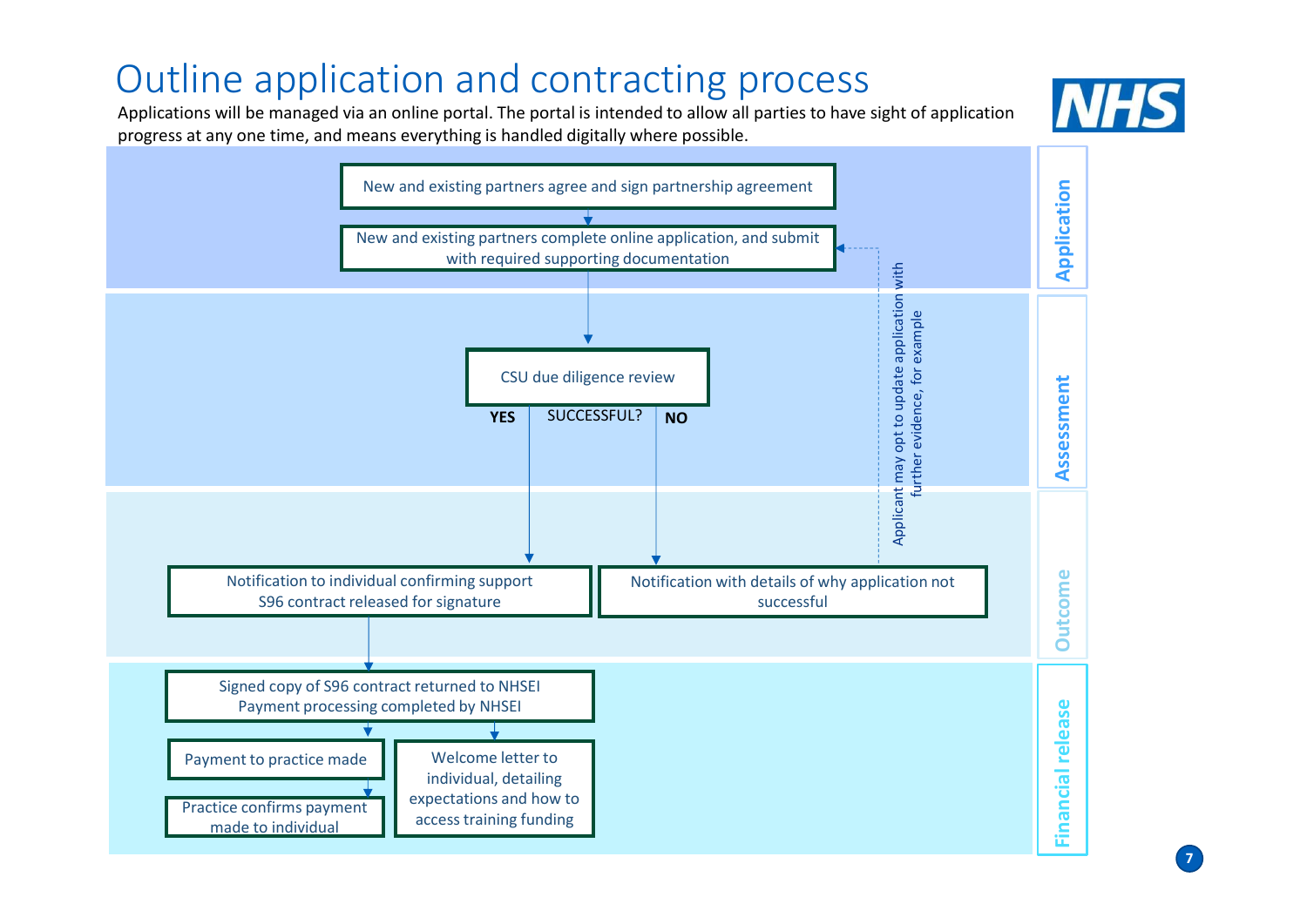### Business training



BUSINESS training<br>In order to support clinicians in their personal development into a partnership role the scheme makes a training allowance of up to<br>E3,000 available for each successful applicant. This budget is to be uti **EXECUTE FOR THE FOR THE FOR THE FOR THE FOR THE FOR THE FOR THE SUPPLE THE SUPPLE THE CONDO AVAILABLE FOR EXECUTE TO A DATA CONDO AVAILABLE TO A DATA CONDO AVAILABLE TO A DATA CONDO AVAILABLE TO A DATA CRITICAL SKILLS tha** to deliver successfully in a partnership role. The programme participant may select the training they wish to undertake themselves, and should note there will be no learning needs assessment. Where the participant is also on the General Practice Fellowship programme this business training should be over and above the learning opportunities available through the Fellowship scheme.

In order to support all new partners, the full £3,000 is available to every participant, regardless of number of hours worked. In return, recipients must maintain their partnership role for a minimum of one year otherwise they will not receive reimbursement of costs paid.

### Training could include some or all of the following topics:

- Legalities of partnerships and Networks
- Financial management
- IT
- HR and developing the workforce
- Operational management
- Strategy and change management
- Leadership and personal resilience

### The training must meet the following criteria:

- Training must begin within the first year of commencing in a partnership role
- Financial claims should be submitted within three months of purchasing the training
- Training must support skills related to the delivery of a partnership role
- Participants should seek to get best value through utilising this public money well

#### Booking training:

recipients must maintain their partnership role for a minimum of one year otherwise they will not receive reimbursement of costs<br>  $\bullet$  **Propissions of antitastics** of partnerships and Networks<br>  $\bullet$  **Propissions of antitas** partnership role. The scheme participant should initially pay for the training they select, and then claim a reimbursement through NHSEI. Full details for claiming reimbursement will be shared through the welcome letter sent to successful applicants.

Training should begin within one year of commencing a partnership role and will be reimbursed soon after the first anniversary of the Grant Beneficiary becoming a partner.